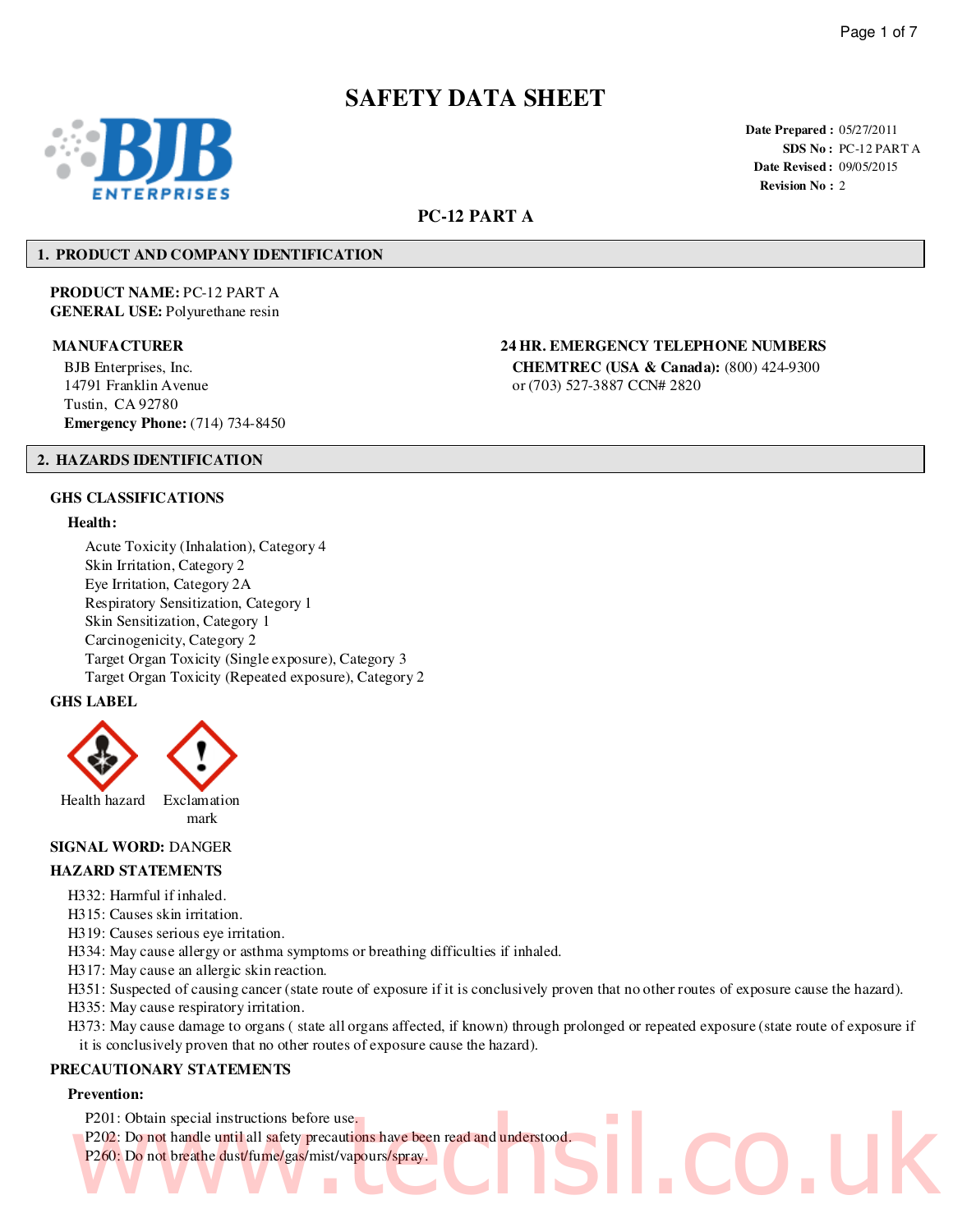P271: Use only outdoors or in a well-ventilated area.

P285: In case of inadequate ventilation wear respiratory protection.

P264: Wash ... thoroughly after handling.

P272: Contaminated work clothing should not be allowed out of the workplace.

P280: Wear protective gloves/protective clothing/eye protection/face protection.

#### **Response:**

P304+P341: IF INHALED: If breathing is difficult, remove victim to fresh air and keep at rest in a position comfortable for breathing. P342+P311: If experiencing respiratory symptoms: Call a POISON CENTER/doctor/physician.

P302+P352: IF ON SKIN: Wash with plenty of soap and water.

P321: Specific treatment (see ... on this label).

P333+P313: If skin irritation or rash occurs: Get medical advice/attention.

P362: Take off contaminated clothing.

P305+P351+P338: IF IN EYES: Rinse cautiously with water for several minutes. Remove contact lenses, if present and easy to do. Continue rinsing.

P337+P313: If eye irritation persists: Get medical advice/attention.

P308+P313: IF exposed or concerned: Get medical advice/ attention.

#### **Storage:**

P403+P233: Store in a well-ventilated place. Keep container tightly closed.

P405: Store locked up.

#### **Disposal:**

P501: Dispose of contents/container in accordance with local/regional/national/international regulations.

#### **EMERGENCY OVERVIEW**

PHYSICAL APPEARANCE: Pale yellow liquid with a slight musty odor.

**IMMEDIATE CONCERNS:** Harmful by inhalation. Use in well ventilated areas. Irritating to eyes, skin, and respiratory system. May cause sensitization by inhalation and skin contact. This product is a respiratory irritant and potential respiratory sensitizer. Repeated inhalation of vapour or aerosol at levels above the occupational exposure limit could cause respiratory sensitization. A hyper-reactive response to even minimal concentrations of diisocyanates may develop in sensitized persons. The onset of the respiratory symptoms may be delayed for several hours after exposure.

Reacts slowly with water to produce carbon dioxide which may rupture closed containers. This reaction accelerates at higher temperatures. Do not breathe vapor or mist. Do not get on skin or clothing. Avoid contact with eyes. Use only with adequate ventilation. Keep container tightly closed and sealed until ready for use. Wash thoroughly after handling.

#### **POTENTIAL HEALTH EFFECTS**

**EYES:** Causes serious eye irritation.

**SKIN:** Causes skin irritation. May cause an allergic skin reaction.

**INGESTION:** May be harmful if swallowed.

**INHALATION:** Harmful if inhaled. Inhalation at levels above the occupational exposure limit could cause respiratory sensitization and risk of serious damage to the respiratory system.

**MEDICAL CONDITIONS AGGRAVATED:** Pre-existing eye, skin, and respiratory conditions may be aggravated by exposure.

**ROUTES OF ENTRY:** Eye and skin contact, inhalation of vapors, or accidental ingestion.

**TARGET ORGAN STATEMENT:** Contains material which causes damage to the following organs: upper respiratory tract.

**SENSITIZATION:** May cause allergic skin and respiratory reaction.

#### **3. COMPOSITION / INFORMATION ON INGREDIENTS**

| <b>Chemical Name</b>                                                                                                      | $Wt.\%$   | <b>CAS</b>     |
|---------------------------------------------------------------------------------------------------------------------------|-----------|----------------|
| poly[oxy(methyl-1,2-ethanediyl)], .alpha.-hydro-.omega.-hydroxy-, polymer with 1,1'-methylenebis[4-<br>isocyanatobenzene] | $30 - 60$ | 9048-57-1      |
| 4,4'-Diphenylmethane diisocyanate                                                                                         | $15 - 40$ | $101 - 68 - 8$ |
| Benzene, 1,1'-methylenebis[4-isocyanato-, homopolymer                                                                     | ' - 13    | 25686-28-6     |
|                                                                                                                           |           |                |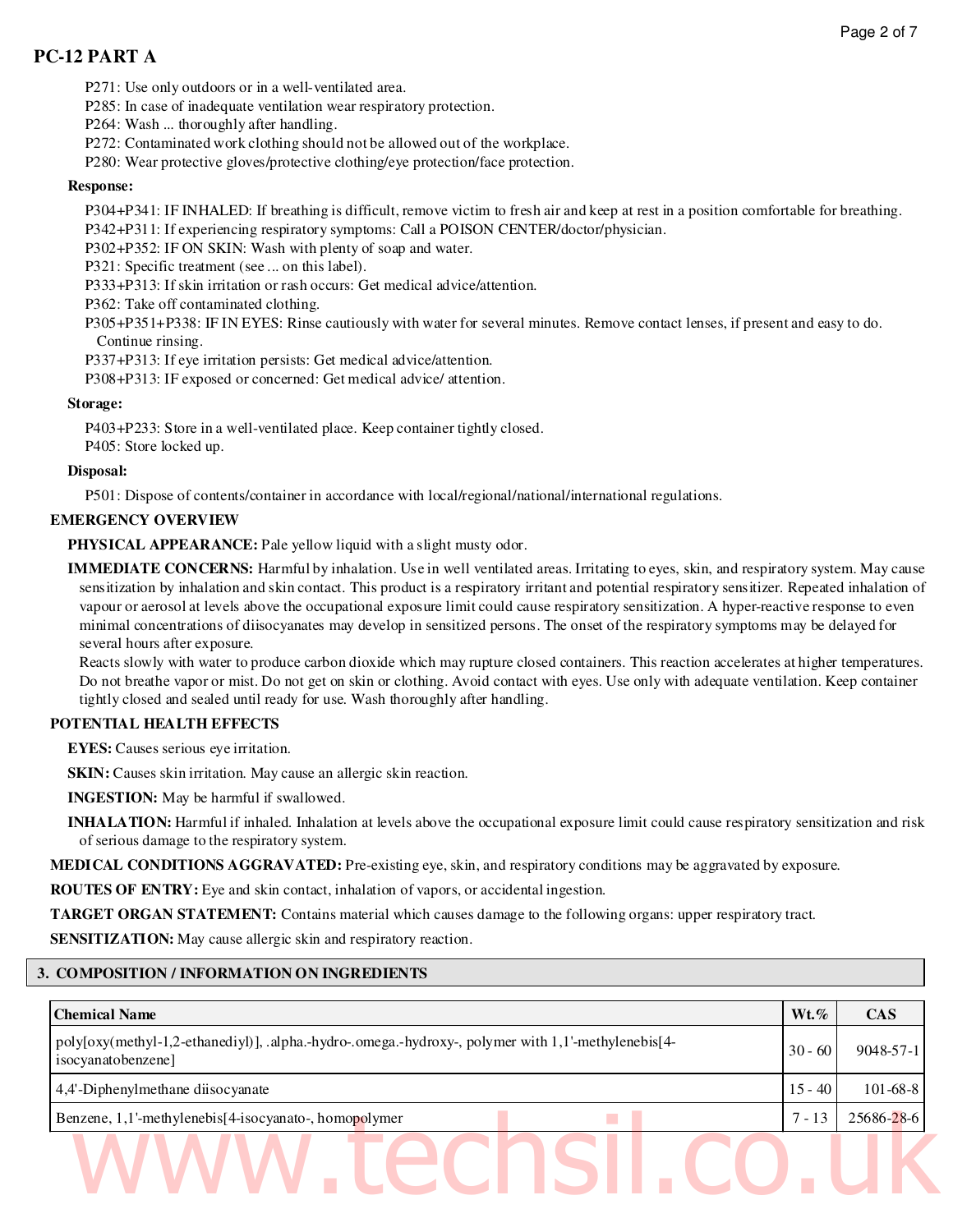**EYES:** Immediately flush with plenty of water. After initial flushing, remove any contact lenses and continue flushing for at least 15 minutes. Get immediate medical attention.

- **SKIN:** Immediately wash skin with soap and plenty of water. Remove contaminated clothing. Get medical attention if irritation or rash develops. Wash clothing before reuse.
- **INGESTION:** If swallowed, call a physician immediately. Do not induce vomiting unless directed to do so by medical personnel. Provided the patient is conscious, wash out mouth with water. Never give anything by mouth to an unconscious person.
- **INHALATION:** Remove to fresh air. If not breathing, if breathing is irregular or if respiratory arrest occurs, provide artificial respiration or oxygen by trained personnel. Get immediate medical attention.

**NOTES TO PHYSICIAN:** Symptomatic and supportive therapy as needed. Following severe exposure medical follow-up should be monitored for at least 48 hours.

#### **5. FIRE FIGHTING MEASURES**

**EXTINGUISHING MEDIA:** Water spray, carbon dioxide, dry chemical, or foam.

**HAZARDOUS COMBUSTION PRODUCTS:** Carbon monoxide, carbon dioxide, nitrogen oxides, hydrocarbons and HCN.

- **EXPLOSION HAZARDS:** Material will react with water which produces carbon dioxide gas, a hazardous build-up of pressure could result if contaminated containers are re-sealed. Containers may rupture if overheated.
- **FIRE FIGHTING PROCEDURES:** Cool fire exposed containers with water spray. Remove containers from the fire area if possible. Do not release runoff from fire control methods to sewers or waterways.
- **FIRE FIGHTING EQUIPMENT:** Firefighters should wear positive pressure self-contained breathing apparatus (SCBA) and consider use of unmanned hose holders or monitor nozzles for fighting large fires.

#### **6. ACCIDENTAL RELEASE MEASURES**

- **SMALL SPILL:** Evacuate the area. Clean-up should only be performed by trained personnel. People dealing with a major spill should wear full protective clothing including appropriate respiratory protection. Prevent product spill from entering sewers or waterways. Neutralize small spills with a decontaminant.
- **LARGE SPILL:** Contain and absorb large spills onto an inert, non-flammable adsorbent carrier (such as earth or sand). Shovel into open-top drums or plastic bags for further decontamination, if necessary. Wash the spill area clean with a liquid decontaminant. Remove and properly dispose of residues. Notify applicable government authorities if release is reportable. (See CERCLA in Section 15).

#### **ENVIRONMENTAL PRECAUTIONS**

**WATER SPILL:** Do not discharge into drains or rivers.

**GENERAL PROCEDURES:** Refer to section 8 of SDS for personal protection details.

**RELEASE NOTES:** Composition and extent of any spill should be evaluated against local regulations and reported to the proper agencies, if necessary.

#### **7. HANDLING AND STORAGE**

**GENERAL PROCEDURES:** Avoid contact with eyes, skin and clothing. Use only with adequate ventilation. Avoid breathing vapor over open containers. Avoid open container exposure to damp air. Avoid breathing aerosols, mists, and vapors.

**HANDLING:** Use appropriate personal protective equipment as specified in Section 8. Handle in a well-ventilated area. Handle and use in a manner consistent with good industrial/manufacturing techniques and practices.

**STORAGE:** Store in a dry and well-ventilated place, away from excessive heat, in original or similar container. Avoid unnecessary contact. Protect from freezing. Containers should be tightly sealed to prevent contamination with foreign materials.

www.techsil.co.uk

#### **STORAGE TEMPERATURE:** 65-80°F (18-27°C)

**SHELF LIFE:** 6 months from date of shipment under manufacturers recommended storage conditions.

#### **8. EXPOSURE CONTROLS / PERSONAL PROTECTION**

# Page 3 of 7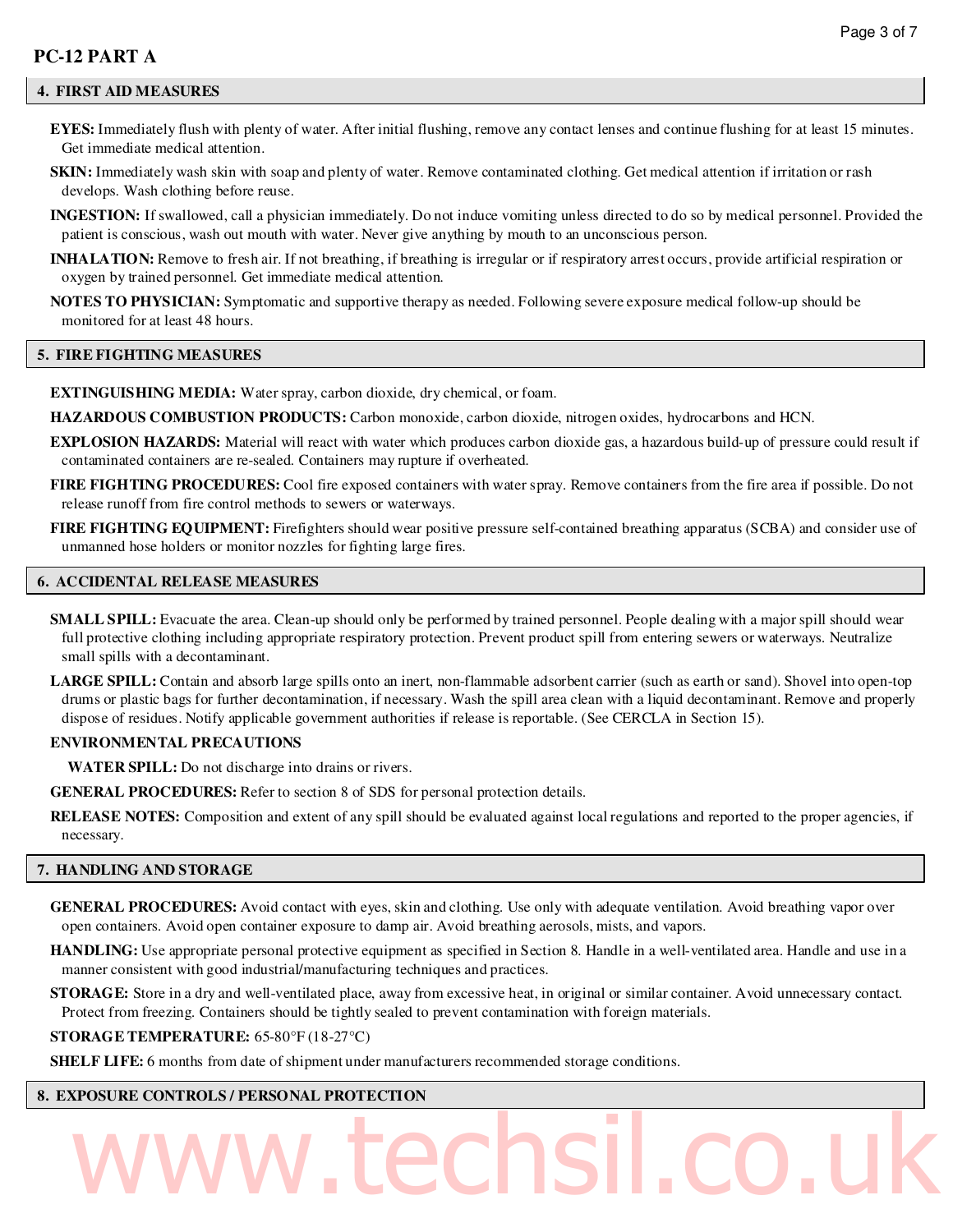### **EXPOSURE GUIDELINES**

| <b>OSHA HAZARDOUS COMPONENTS (29 CFR1910.1200)</b>                                                                                           |             |                                                      |           |                 |           |                        |                       |  |  |
|----------------------------------------------------------------------------------------------------------------------------------------------|-------------|------------------------------------------------------|-----------|-----------------|-----------|------------------------|-----------------------|--|--|
| <b>EXPOSURE LIMITS</b>                                                                                                                       |             |                                                      |           |                 |           |                        |                       |  |  |
|                                                                                                                                              |             | <b>OSHA PEL</b>                                      |           | <b>ACGIHTLV</b> |           | <b>Supplier OEL</b>    |                       |  |  |
| <b>Chemical Name</b>                                                                                                                         |             | mg/m <sup>3</sup><br>mg/m <sup>3</sup><br>ppm<br>ppm |           |                 |           | ppm                    | mg/m <sup>3</sup>     |  |  |
| poly[oxy(methyl-1,2-ethanediyl)], .alpha.-hydro-.omega.-<br>hydroxy-, polymer with 1,1'-methylenebis <sup>[4-1</sup> ]<br>isocyanatobenzene] | <b>TWA</b>  | NE.                                                  | <b>NE</b> | <b>NE</b>       | <b>NE</b> | NE.                    | <b>NE</b>             |  |  |
|                                                                                                                                              | <b>STEL</b> | <b>NE</b>                                            | <b>NE</b> | NE              | <b>NE</b> | NE.                    | NE                    |  |  |
| 4,4'-Diphenylmethane diisocyanate                                                                                                            | <b>TWA</b>  | 0.02                                                 | 0.2       | 0.005           | 0.05      | $0.005$ <sup>[1]</sup> | $0.05$ <sup>[1]</sup> |  |  |
|                                                                                                                                              | <b>STEL</b> | <b>NE</b>                                            | <b>NE</b> | <b>NE</b>       | <b>NE</b> | NE.                    | NE                    |  |  |
| Benzene, 1,1'-methylenebis[4-isocyanato-, homopolymer                                                                                        | TWA         | NE                                                   | <b>NE</b> | NE              | <b>NE</b> | NE.                    | NE                    |  |  |
|                                                                                                                                              | <b>STEL</b> | NE                                                   | <b>NE</b> | NE              | NE        | NE                     | NE                    |  |  |
| <b>Footnotes:</b><br>1. NIOSH REL                                                                                                            |             |                                                      |           |                 |           |                        |                       |  |  |

**ENGINEERING CONTROLS:** Use process enclosures, local exhaust ventilation, or other engineering controls to control airborne levels below recommended exposure limits.

### **PERSONAL PROTECTIVE EQUIPMENT**

**EYES AND FACE:** Safety goggles or glasses are recommended. Plastic face shields should be used for complete face protection to protect against possible splashing or spraying of material. ANSI Z87.1 or approved equivalent.

**SKIN:** Chemical-resistant gloves and chemical goggles, face-shield, and synthetic apron or coveralls should be used to prevent contact with eyes, skin, or clothing. Wear nitrile or neoprene gloves. Chemical resistant gloves lined with polyethylene offer maximum protection.

- **RESPIRATORY:** Exhaust ventilation recommended. An organic vapor cartridge or fresh air supplied respirator (NIOSH approved) may be necessary for certain applications. Consider the type of application, environmental concentrations, and other materials being used concurrently when determining respirator use and selection. Observe OSHA regulations for respirator use (29 CFR 1910.134).
- **PROTECTIVE CLOTHING:** Protective clothing should be selected and used in accordance with 'Guidelines for the Selection of Chemical Protective Clothing' published by ACGIH.
- **WORK HYGIENIC PRACTICES:** Contaminated clothing should be changed and washed before reuse. Eating, drinking and smoking in immediate work area should be prohibited. Wash hands before eating.
- **OTHER USE PRECAUTIONS:** Facilities storing or utilizing this material should be equipped with an eyewash facility and a safety shower. Training is important. Follow all label precautions.

#### **9. PHYSICAL AND CHEMICAL PROPERTIES**

| PHYSICAL STATE: Liquid                                                                 |
|----------------------------------------------------------------------------------------|
| <b>ODOR:</b> Slightly musty                                                            |
| <b>COLOR:</b> Pale yellow                                                              |
| <b>pH:</b> Not Applicable                                                              |
| <b>PERCENT VOLATILE: Nil</b>                                                           |
| <b>FLASH POINT AND METHOD:</b> > 110 $^{\circ}$ C (230 $^{\circ}$ F) Pensky-Martens CC |
| <b>AUTOIGNITION TEMPERATURE: &gt; <math>600^{\circ}</math>C(1112°F)</b>                |
| VAPOR PRESSURE: Not Established                                                        |
| <b>VAPOR DENSITY: 8.5</b>                                                              |
| <b>BOILING POINT:</b> > 300 $\degree$ C (572 $\degree$ F) Decomposes                   |
| <b>SOLUBILITY IN WATER:</b> Reacts with water                                          |
| <b>SPECIFIC GRAVITY:</b> 1.12 (water=1) at $25^{\circ}$ C (77 <sup>o</sup> F)          |
| VISCOSITY #1: 1350 Centipoise at $25^{\circ}C$ (77 $^{\circ}F$ )                       |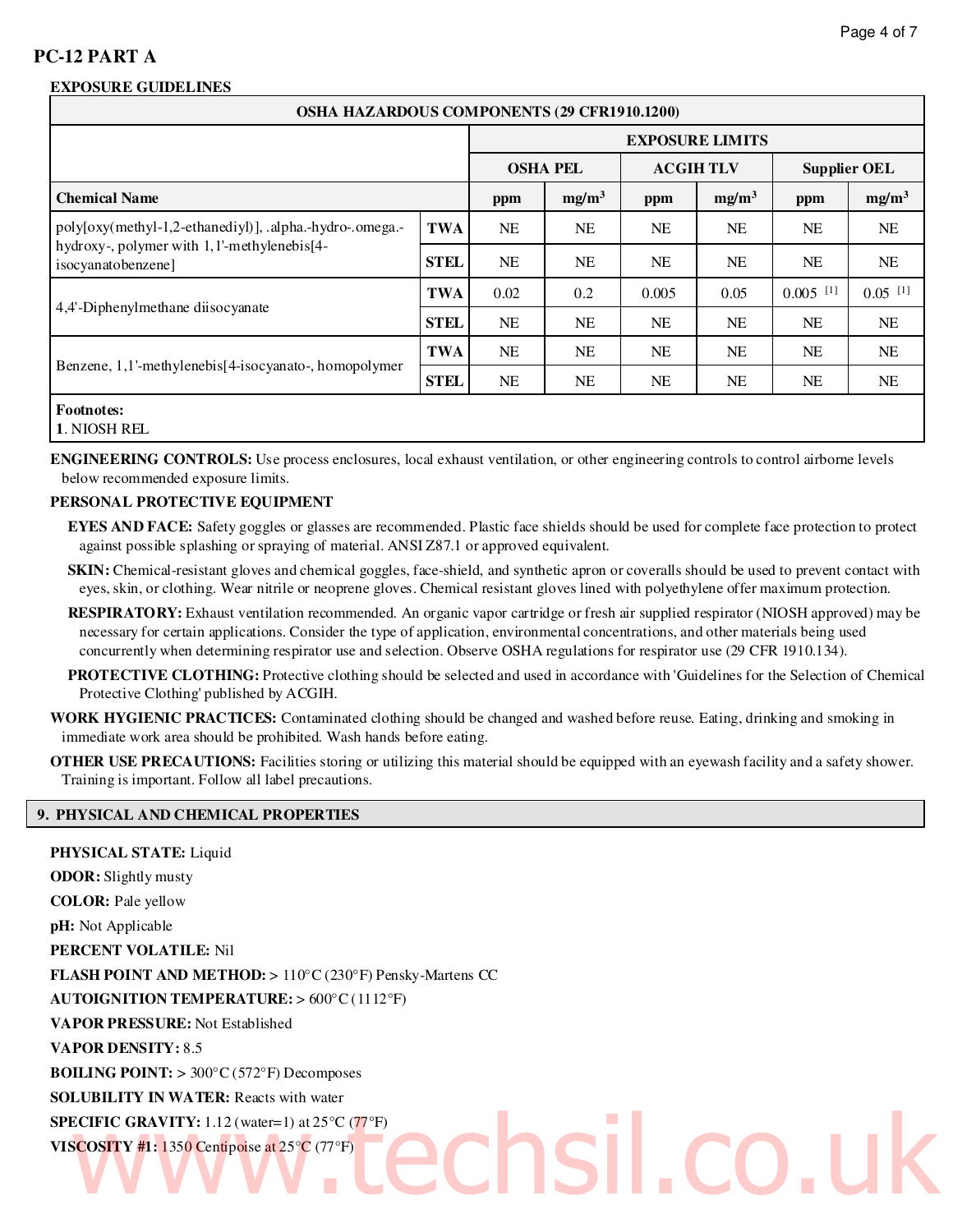**(VOC):** Nil

#### **10. STABILITY AND REACTIVITY**

**REACTIVITY:** Hazardous reactions will not occur under normal transport or storage conditions.

**STABILITY:** This product is stable under normal ambient conditions of temperature and pressure.

**CONDITIONS TO AVOID:** High temperatures, moisture, and freezing conditions.

**POSSIBILITY OF HAZARDOUS REACTIONS:** Reaction with water (moisture) produces CO2-gas. Exothermic reaction with materials containing active hydrogen groups. The reaction becomes progressively more vigorous and can be violent at higher temperatures if the miscibility of the reaction partners is good or is supported by stirring or by the presence of solvents. MDI is insoluble with, and heavier than water and sinks to the bottom but reacts slowly at the interface. A solid water-insoluble layer of polyurea is formed at the interface by liberating carbon dioxide gas.

**HAZARDOUS DECOMPOSITION PRODUCTS:** Carbon monoxide, carbon dioxide, nitrogen oxides, hydrocarbons, and HCN.

**INCOMPATIBLE MATERIALS:** Water, alcohols, amines, bases, and acids.

#### **11. TOXICOLOGICAL INFORMATION**

#### **ACUTE**

| <b>Chemical Name</b>                                                                                                        | ORAL $LD_{50}$  | <b>DERMAL LD<sub>50</sub></b> | <b>INHALATION</b><br>$LC_{50}$        |
|-----------------------------------------------------------------------------------------------------------------------------|-----------------|-------------------------------|---------------------------------------|
| poly[oxy(methyl-1,2-ethanediyl)], .alpha.-hydro-.omega.-hydroxy-, polymer<br>with $1,1'$ -methylenebis[4-isocyanatobenzene] | Not Established | Not Established               | Not Established                       |
| 4,4'-Diphenylmethane disocyanate                                                                                            | $> 10000$ mg/kg | $> 9400$ mg/kg                | $0.49 \,\mathrm{mg}/(4 \,\mathrm{h})$ |
| Benzene, 1,1'-methylenebis <sup>[4-isocyanato-, homopolymer]</sup>                                                          | Not Established | Not Established               | Not Established                       |

**CHRONIC:** Contains material that can cause target organ damage. Once sensitized, a severe allergic reaction may occur when subsequently exposed to very low levels.

#### **CARCINOGENICITY**

| <b>Chemical Name</b>              | <b>IARC</b><br><b>Status</b> |
|-----------------------------------|------------------------------|
| 4,4'-Diphenylmethane diisocyanate |                              |

**IARC:** This product contains substances that are not classifiable as carcinogens to humans.

**IRRITATION:** Causes eye, skin, and respiratory irritation.

**SENSITIZATION:** May cause sensitization by inhalation and skin contact.

**TARGET ORGANS:** Contains material which causes damage to the following organs: upper respiratory tract.

#### **12. ECOLOGICAL INFORMATION**

#### **ENVIRONMENTAL DATA:** No data available

**ECOTOXICOLOGICAL INFORMATION:** No specific ecological data are available for this product. Refer to Section 6 for information regarding accidental release and Section 15 for regulatory reporting information.

**BIOACCUMULATION/ACCUMULATION:** No data available

**DISTRIBUTION:** No data available

**CHEMICAL FATE INFORMATION:** No data available

#### **13. DISPOSAL CONSIDERATIONS**

**DISPOSAL METHOD:** The generation of waste should be avoided or minimized wherever possible. Empty containers or liners may retain some product residues. This material and its container must be disposed of in a safe way. Dispose of surplus and non-recyclable products via a licensed waste disposal contractor. Disposal of this product, solutions and any by-products should at all times comply with the requirements of environmental protections and waste disposal legislation and any regional local authority requirements. Avoid dispersal of spilled material me product residues. This material and its container must be disposed of in a safe way. Dispose of surplus and non-recyclable products yia<br>licensed waste disposal contractor. Disposal of this product, solutions and any by-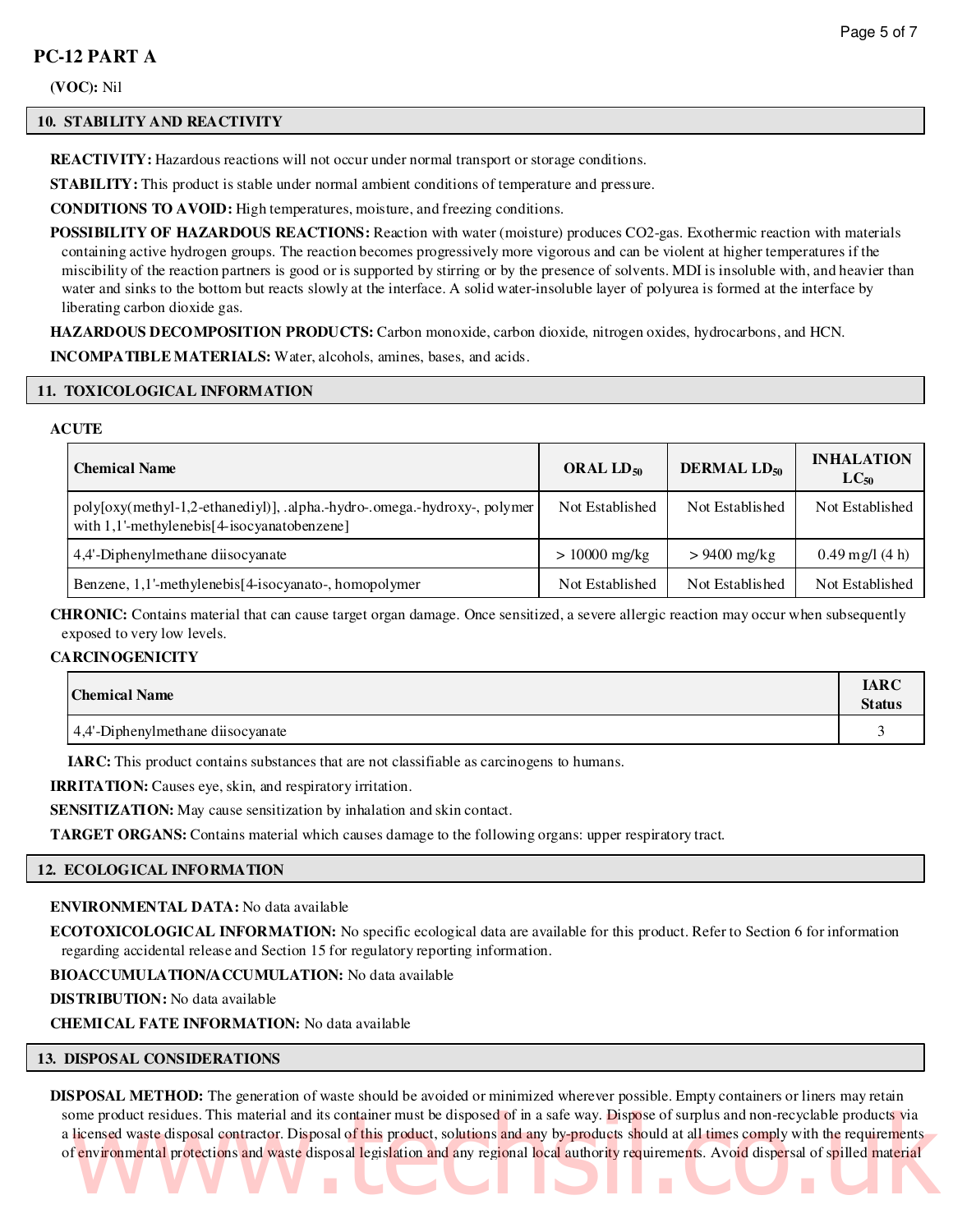and runoff and contact with soil, waterways, drains and sewers.

#### **14. TRANSPORT INFORMATION**

#### **DOT (DEPARTMENT OF TRANSPORTATION):** Not Regulated

**AIR (ICAO/IATA):** Not Regulated

#### **VESSEL (IMO/IMDG):** Not Regulated

**COMMENTS:** Not dangerous according to transport regulations.

#### **15. REGULATORY INFORMATION**

#### **UNITED STATES**

#### **SARA TITLE III (SUPERFUND AMENDMENTS AND REAUTHORIZATION ACT)**

**311/312 HAZARD CATEGORIES:** Acute health hazard. Chronic health hazard

**313 REPORTABLE INGREDIENTS:** This product contains the following substances subject to the reporting requirements of Section 313 of Title III of the Superfund Amendments and Reauthorization Act of 1986 and 40 CFR Part 372:

#### **EPCRA SECTION 313 SUPPLIER NOTIFICATION**

| <b>Chemical Name</b>              | $Wt \%$ | <b>CAS</b> | Comments                                                         |
|-----------------------------------|---------|------------|------------------------------------------------------------------|
| 4,4'-Diphenylmethane diisocyanate |         |            | 15 - 40   101-68-8   Diisocyanate Compounds (Category Code N120) |

#### **CERCLA (COMPREHENSIVE ENVIRONMENTAL RESPONSE, COMPENSATION, AND LIABILITY ACT)**

**CERCLA REGULATORY:** For this/these chemicals, release of more than the Reportable Quantity to the environment in a 24-hour period requires notification to the National Response Center (800-424-8802 or 202-426-2675):

| Chemical Name                     | $Wt.\%$ | <b>CERCLA</b>          |
|-----------------------------------|---------|------------------------|
| 4.4'-Diphenylmethane diisocyanate |         | $15 - 40$   5,000 lbs. |

### **TSCA (TOXIC SUBSTANCE CONTROL ACT)**

**TSCA REGULATORY:** This product contains chemical(s) subject to TSCA Section 12(b) export notification: None

**TSCA STATUS:** This product or its components are listed in or exempt from the TSCA inventory requirements.

#### **OCCUPATIONAL SAFETY AND HEALTH ADMINISTRATION (OSHA)**

**29 CFR1910.119---PROCESS SAFETY MANAGEMENT OF HIGHLY HAZARDOUS CHEMICALS:** None of the chemicals in this product are considered highly hazardous by OSHA.

**CALIFORNIA PROPOSITION 65:** This product contains chemical(s) which are known to the State of California to cause cancer, birth defects or other reproductive harm, and may be subject to the requirements of California Proposition 65 (CA Health & Safety Code Section 25249.5):

None

**OSHA HAZARD COMM. RULE:** The contents of the SDS comply with the OSHA Hazard Communication Standard 29 CFR 1910.1200.

# **CANADA**

# **WHMIS HAZARD SYMBOL AND CLASSIFICATION**

# v.techsil.co.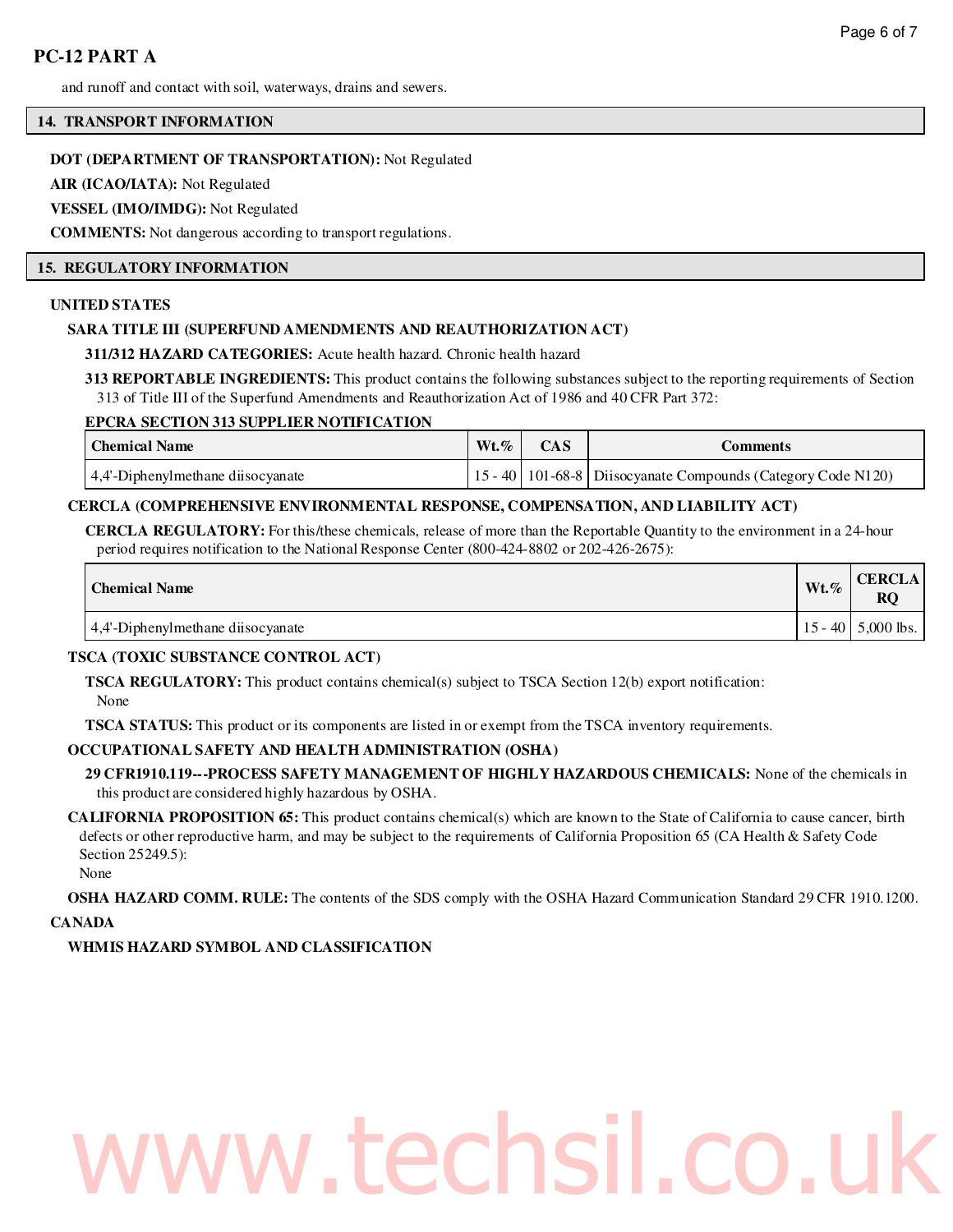

# **WHMIS CLASSIFICATION**

Class D1A: Poisonous and infectious material (Very toxic). Class D2A: Poisonous and infectious material (Very toxic). Class D2B: Poisonous and infectious material (Toxic).

#### **WHMIS HEALTH EFFECTS CRITERIA**

D1A - Acute lethality

D2A - Respiratory tract sensitization

- D2B Eye irritation
- D2B Skin irritation

D2B - Skin Sensitization

**WHMIS (WORKPLACE HAZARDOUS MATERIALS INFORMATION SYSTEM):** This product has been classified according to the hazard criteria of the CPR and the MSDS contains all the information required by the CPR.

**WHMIS CLASS:** The D1A classification applies for this material in aerosol or mist form.

**DOMESTIC SUBSTANCE LIST (INVENTORY):** All components in this product are listed in or exempted from the Domestic Substances List (DSL) or the Non-Domestic Substances List (NDSL).

#### **GENERAL COMMENTS:** No data available

#### **16. OTHER INFORMATION**

#### **REASON FOR ISSUE:** Revision

#### **Date Revised:** 09/05/2015

**REVISION SUMMARY:** This SDS replaces the 01/03/2012 SDS.





**HMIS RATINGS NOTES:** Personal Protection: See Section 8

**MANUFACTURER DISCLAIMER:** This information is furnished without warranty, expressed or implied, except that is accurate to the best knowledge of BJB Enterprises, Inc. The data on this sheet relates only to the specific material designated herein. BJB Enterprises, Inc. assumes no legal responsibility for use or reliance upon this data.

# w.techsil.co.u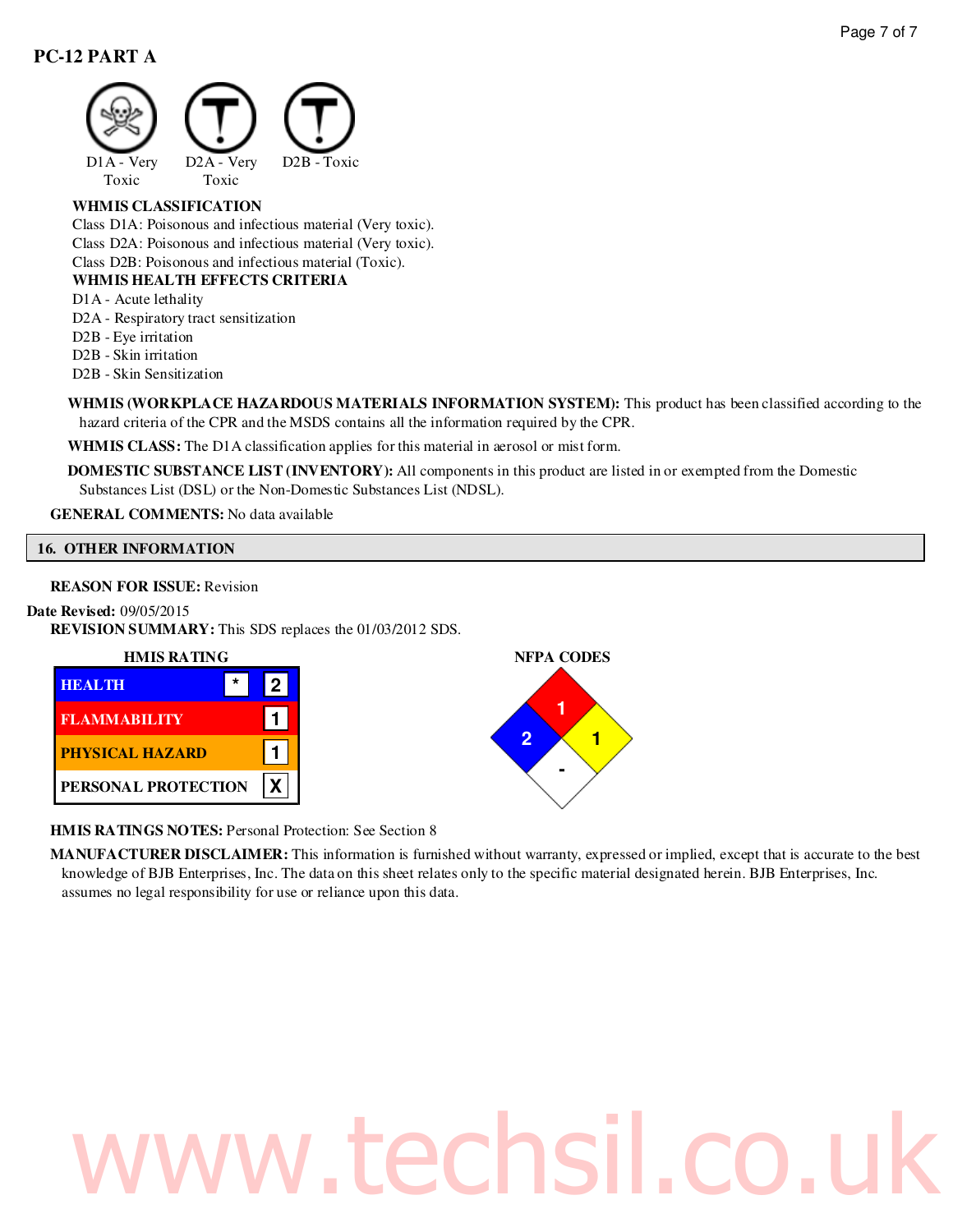# **SAFETY DATA SHEET**



**Date Prepared :** 05/27/2011 **SDS No :** PC-12 PART B **Date Revised :** 09/05/2015 **Revision No :** 2

### **PC-12 PART B**

#### **1. PRODUCT AND COMPANY IDENTIFICATION**

**PRODUCT NAME:** PC-12 PART B **GENERAL USE:** Polyurethane curative

BJB Enterprises, Inc. 14791 Franklin Avenue Tustin, CA 92780 **Emergency Phone:** (714) 734-8450

**MANUFACTURER 24 HR. EMERGENCY TELEPHONE NUMBERS**

**CHEMTREC (USA & Canada):** (800) 424-9300 or (703) 527-3887 CCN# 2820

#### **2. HAZARDS IDENTIFICATION**

#### **GHS CLASSIFICATIONS**

Not a dangerous substance according to GHS.

#### **GHS LABEL**

Not Applicable

#### **EMERGENCY OVERVIEW**

**PHYSICAL APPEARANCE:** Pale yellow liquid with a slight odor.

**IMMEDIATE CONCERNS:** Avoid eye and skin contact. Avoid breathing vapors. May cause eye and skin irritation. Use in well ventilated areas.

#### **POTENTIAL HEALTH EFFECTS**

**EYES:** May cause eye irritation.

**SKIN:** May cause skin irritation.

**INGESTION:** May be harmful if swallowed.

**INHALATION:** May cause respiratory irritation.

#### **MEDICAL CONDITIONS AGGRAVATED:** None Known

**ROUTES OF ENTRY:** Eye and skin contact, inhalation of vapors, or accidental ingestion.

#### **3. COMPOSITION / INFORMATION ON INGREDIENTS**

| <b>Chemical Name</b>     | $Wt.\%$   | <b>CAS</b>      |
|--------------------------|-----------|-----------------|
| Polyether polyol mixture | $40 - 70$ | Proprietary     |
| Castor Oil               | $30 - 60$ | $8001 - 79 - 4$ |

#### **4. FIRST AID MEASURES**

**EYES:** Immediately flush with plenty of water. After initial flushing, remove any contact lenses and continue flushing for at least 15 minutes. Get medical attention if irritation develops.

- **SKIN:** Immediately wash skin with soap and plenty of water. Remove contaminated clothing. Get medical attention if irritation or rash develops. Wash clothing before reuse.
- **INGESTION:** If swallowed, call a physician immediately. Do not induce vomiting unless directed to do so by medical personnel. Provided the patient is conscious, wash out mouth with water. Never give anything by mouth to an unconscious person. FESTION: If swallowed, call a physician immediately. Do not induce vomiting unless directed to do so by medical personnel. Provided the trient is conscious, wash out mouth with water. Never give anything by mouth to an unc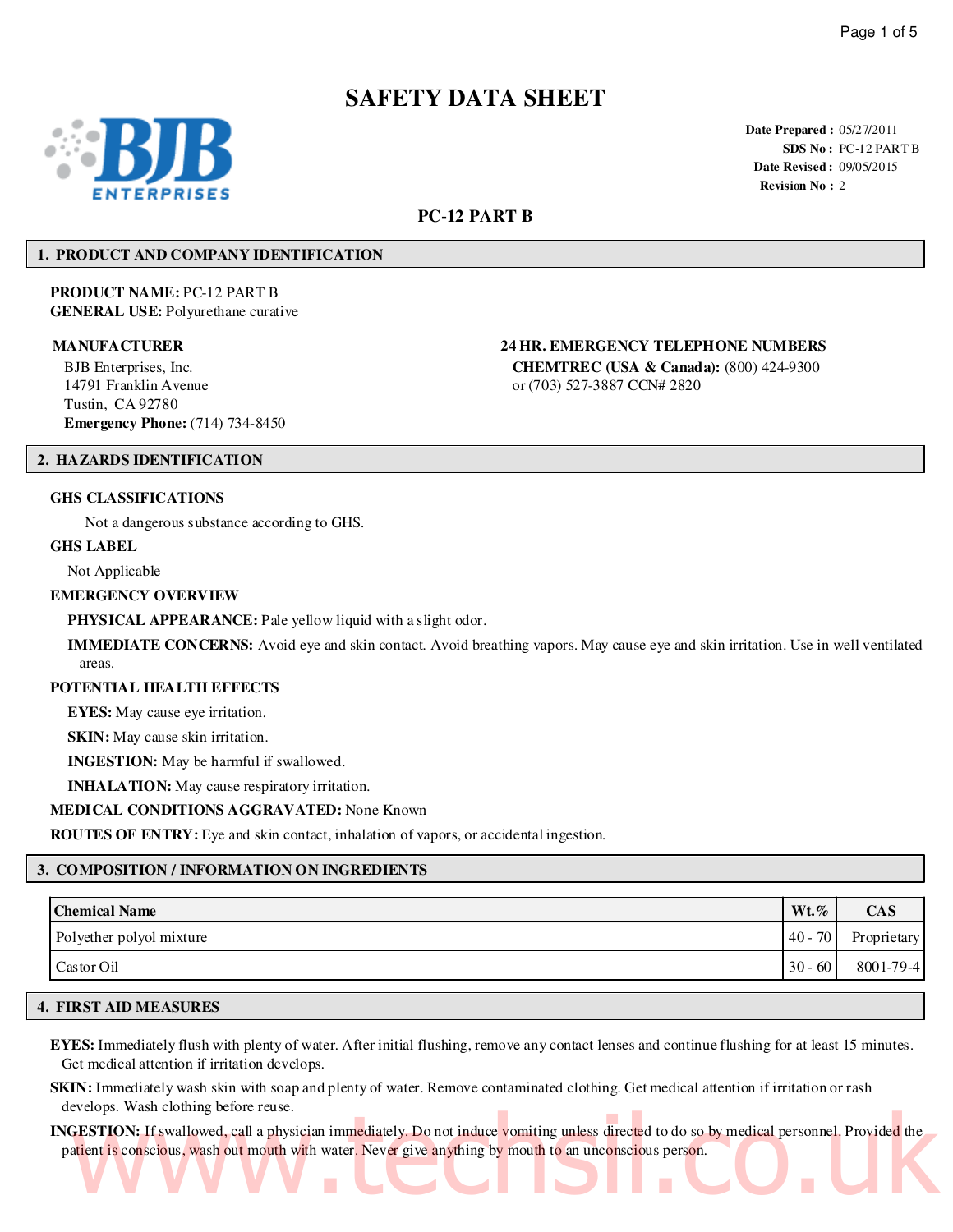**INHALATION:** Remove to fresh air. Seek medical attention if breathing becomes difficult or if respiratory irritation develops.

**NOTES TO PHYSICIAN:** Symptomatic and supportive therapy as needed. Following severe exposure medical follow-up should be monitored for at least 48 hours.

#### **5. FIRE FIGHTING MEASURES**

**EXTINGUISHING MEDIA:** Water spray, carbon dioxide, dry chemical, or foam.

**HAZARDOUS COMBUSTION PRODUCTS:** Carbon monoxide and carbon dioxide.

**FIRE FIGHTING PROCEDURES:** Cool fire exposed containers with water spray. Remove containers from the fire area if possible. Do not release runoff from fire control methods to sewers or waterways.

**FIRE FIGHTING EQUIPMENT:** Firefighters should wear positive pressure self-contained breathing apparatus (SCBA) and consider use of unmanned hose holders or monitor nozzles for fighting large fires.

#### **6. ACCIDENTAL RELEASE MEASURES**

**SMALL SPILL:** Evacuate the area. Clean-up should only be performed by trained personnel. People dealing with a major spill should wear full protective clothing including appropriate respiratory protection. Prevent product spill from entering sewers or waterways. Neutralize small spills with a decontaminant.

**LARGE SPILL:** Contain and absorb large spills onto an inert, non-flammable adsorbent carrier (such as earth or sand). Shovel into open-top drums or plastic bags for further decontamination, if necessary. Wash the spill area clean with a liquid decontaminant. Remove and properly dispose of residues. Notify applicable government authorities if release is reportable. (See CERCLA in Section 15).

#### **ENVIRONMENTAL PRECAUTIONS**

**WATER SPILL:** Do not discharge into drains or rivers.

**GENERAL PROCEDURES:** Refer to section 8 of SDS for personal protection details.

**RELEASE NOTES:** Composition and extent of any spill should be evaluated against local regulations and reported to the proper agencies, if necessary.

#### **7. HANDLING AND STORAGE**

**GENERAL PROCEDURES:** Avoid contact with eyes, skin and clothing. Use only with adequate ventilation. Avoid breathing vapor over open containers. Avoid open container exposure to damp air. Avoid breathing aerosols, mists, and vapors.

**HANDLING:** Use appropriate personal protective equipment as specified in Section 8. Handle in a well-ventilated area. Handle and use in a manner consistent with good industrial/manufacturing techniques and practices.

**STORAGE:** Store in a dry and well-ventilated place, away from excessive heat, in original or similar container. Avoid unnecessary contact. Protect from freezing. Containers should be tightly sealed to prevent contamination with foreign materials.

#### **STORAGE TEMPERATURE:** 65-80°F (18-27°C)

**SHELF LIFE:** 6 months from date of shipment under manufacturers recommended storage conditions.

#### **8. EXPOSURE CONTROLS / PERSONAL PROTECTION**

#### **EXPOSURE GUIDELINES**

| <b>OSHA HAZARDOUS COMPONENTS (29 CFR1910.1200)</b> |             |                        |                   |                 |                   |                     |                   |  |
|----------------------------------------------------|-------------|------------------------|-------------------|-----------------|-------------------|---------------------|-------------------|--|
|                                                    |             | <b>EXPOSURE LIMITS</b> |                   |                 |                   |                     |                   |  |
|                                                    |             | <b>OSHA PEL</b>        |                   | <b>ACGIHTLV</b> |                   | <b>Supplier OEL</b> |                   |  |
| <b>Chemical Name</b>                               |             | ppm                    | mg/m <sup>3</sup> | ppm             | mg/m <sup>3</sup> | ppm                 | mg/m <sup>3</sup> |  |
| Polyether polyol mixture                           | <b>TWA</b>  | <b>NE</b>              | <b>NE</b>         | NE              | NE                | <b>NE</b>           | NE.               |  |
|                                                    | <b>STEL</b> | <b>NE</b>              | <b>NE</b>         | NE              | NE                | <b>NE</b>           | NE.               |  |
| Castor Oil                                         | <b>TWA</b>  | <b>NE</b>              | <b>NE</b>         | <b>NE</b>       | NE                | <b>NE</b>           | NE.               |  |
|                                                    | <b>STEL</b> | NE                     | NE                | NE              | NE                | <b>NE</b>           | NE                |  |
|                                                    |             |                        |                   |                 |                   |                     |                   |  |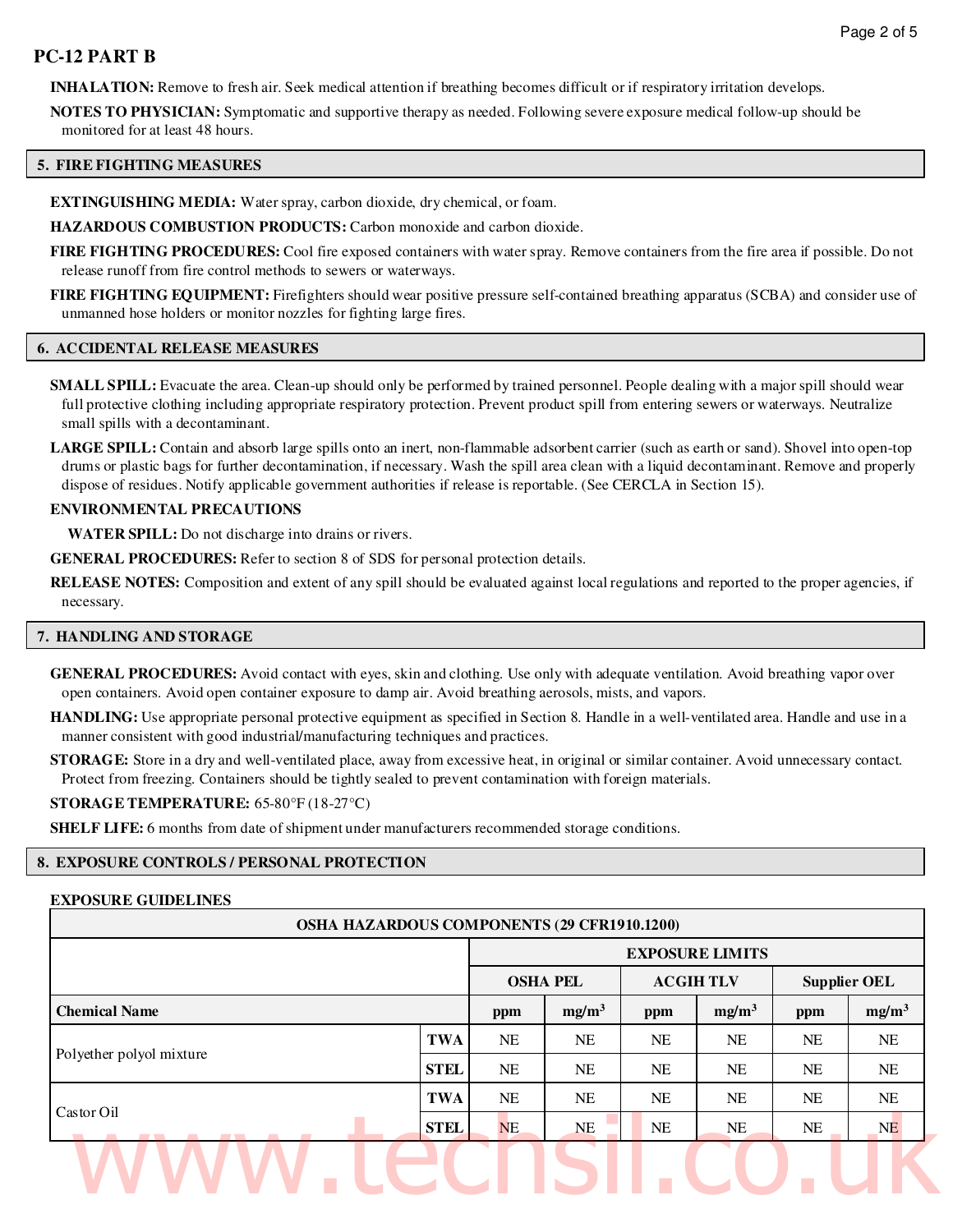**ENGINEERING CONTROLS:** Use process enclosures, local exhaust ventilation, or other engineering controls to control airborne levels below recommended exposure limits.

#### **PERSONAL PROTECTIVE EQUIPMENT**

**EYES AND FACE:** Safety goggles or glasses are recommended. Plastic face shields should be used for complete face protection to protect against possible splashing or spraying of material. ANSI Z87.1 or approved equivalent.

- **SKIN:** Chemical-resistant gloves and chemical goggles, face-shield, and synthetic apron or coveralls should be used to prevent contact with eyes, skin, or clothing. Wear nitrile or neoprene gloves. Chemical resistant gloves lined with polyethylene offer maximum protection.
- **RESPIRATORY:** Exhaust ventilation recommended. An organic vapor cartridge or fresh air supplied respirator (NIOSH approved) may be necessary for certain applications. Consider the type of application, environmental concentrations, and other materials being used concurrently when determining respirator use and selection. Observe OSHA regulations for respirator use (29 CFR 1910.134).
- **PROTECTIVE CLOTHING:** Protective clothing should be selected and used in accordance with 'Guidelines for the Selection of Chemical Protective Clothing' published by ACGIH.
- **WORK HYGIENIC PRACTICES:** Contaminated clothing should be changed and washed before reuse. Eating, drinking and smoking in immediate work area should be prohibited. Wash hands before eating.

**OTHER USE PRECAUTIONS:** Facilities storing or utilizing this material should be equipped with an eyewash facility and a safety shower. Training is important. Follow all label precautions.

#### **9. PHYSICAL AND CHEMICAL PROPERTIES**

**PHYSICAL STATE:** Liquid **ODOR:** Slight **COLOR:** Pale yellow **pH:** Not Established **PERCENT VOLATILE:** 0.09 **FLASH POINT AND METHOD:** > 191°C (375°F) Pensky-Martens CC **VAPOR PRESSURE:** Not Established **VAPOR DENSITY:** Not Established **BOILING POINT:** Not Established **SOLUBILITY IN WATER:** Not Established **SPECIFIC GRAVITY:** 0.985 (water=1) at 25°C (77°F) **VISCOSITY #1:** 630 Centipoise at 25°C (77°F) **(VOC):** < 0.890 g/l Calculated. Theoretical VOC minus water and exempt solvents.

#### **10. STABILITY AND REACTIVITY**

**REACTIVITY:** Hazardous reactions will not occur under normal transport or storage conditions.

**HAZARDOUS POLYMERIZATION:** Product will not undergo polymerization.

**STABILITY:** This product is stable under normal ambient conditions of temperature and pressure.

**CONDITIONS TO AVOID:** High temperatures, moisture, and freezing conditions.

**HAZARDOUS DECOMPOSITION PRODUCTS:** Carbon monoxide and carbon dioxide.

**INCOMPATIBLE MATERIALS:** Isocyanates and strong oxidizing agents.

#### **11. TOXICOLOGICAL INFORMATION**

#### **ACUTE**

# ww.techsil.co.u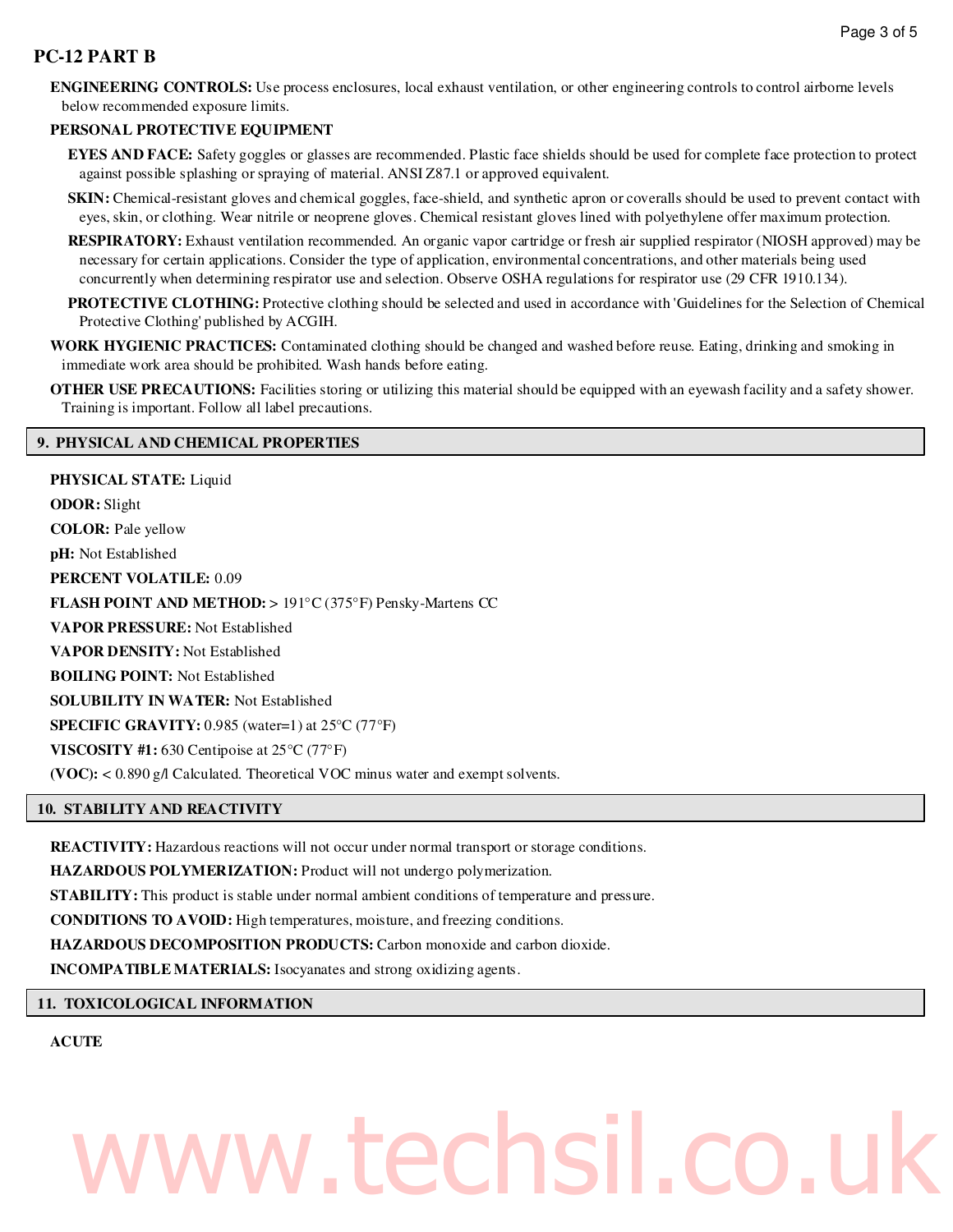| <b>Chemical Name</b>     | ORAL $LD_{50}$  | <b>DERMAL LD<sub>50</sub></b> |                 |  |
|--------------------------|-----------------|-------------------------------|-----------------|--|
| Polyether polyol mixture | Not Established | Not Established               | Not Established |  |
| Castor Oil               | Not Established | Not Established               | Not Established |  |

#### **12. ECOLOGICAL INFORMATION**

#### **ENVIRONMENTAL DATA:** No data available

**ECOTOXICOLOGICAL INFORMATION:** No specific ecological data are available for this product. Refer to Section 6 for information regarding accidental release and Section 15 for regulatory reporting information.

**BIOACCUMULATION/ACCUMULATION:** No data available

**DISTRIBUTION:** No data available

**CHEMICAL FATE INFORMATION:** No data available

#### **13. DISPOSAL CONSIDERATIONS**

**DISPOSAL METHOD:** The generation of waste should be avoided or minimized wherever possible. Empty containers or liners may retain some product residues. This material and its container must be disposed of in a safe way. Dispose of surplus and non-recyclable products via a licensed waste disposal contractor. Disposal of this product, solutions and any by-products should at all times comply with the requirements of environmental protections and waste disposal legislation and any regional local authority requirements. Avoid dispersal of spilled material and runoff and contact with soil, waterways, drains and sewers.

#### **14. TRANSPORT INFORMATION**

#### **DOT (DEPARTMENT OF TRANSPORTATION):** Not Regulated

**AIR (ICAO/IATA):** Not Regulated

**VESSEL (IMO/IMDG):** Not Regulated

**COMMENTS:** Not dangerous according to transport regulations.

#### **15. REGULATORY INFORMATION**

#### **UNITED STATES**

#### **SARA TITLE III (SUPERFUND AMENDMENTS AND REAUTHORIZATION ACT)**

**311/312 HAZARD CATEGORIES:** None Known

**313 REPORTABLE INGREDIENTS:** This product contains the following substances subject to the reporting requirements of Section 313 of Title III of the Superfund Amendments and Reauthorization Act of 1986 and 40 CFR Part 372: None

#### **CERCLA (COMPREHENSIVE ENVIRONMENTAL RESPONSE, COMPENSATION, AND LIABILITY ACT)**

**CERCLA REGULATORY:** For this/these chemicals, release of more than the Reportable Quantity to the environment in a 24-hour period requires notification to the National Response Center (800-424-8802 or 202-426-2675): None

#### **TSCA (TOXIC SUBSTANCE CONTROL ACT)**

**TSCA REGULATORY:** This product contains chemical(s) subject to TSCA Section 12(b) export notification: None

**TSCA STATUS:** This product or its components are listed in or exempt from the TSCA inventory requirements.

#### **OCCUPATIONAL SAFETY AND HEALTH ADMINISTRATION (OSHA)**

**29 CFR1910.119---PROCESS SAFETY MANAGEMENT OF HIGHLY HAZARDOUS CHEMICALS:** None of the chemicals in this product are considered highly hazardous by OSHA.

**CALIFORNIA PROPOSITION 65:** This product contains chemical(s) which are known to the State of California to cause cancer, birth defects or other reproductive harm, and may be subject to the requirements of California Proposition 65 (CA Health & Safety Code<br>Section 25249.5): Section 25249.5):